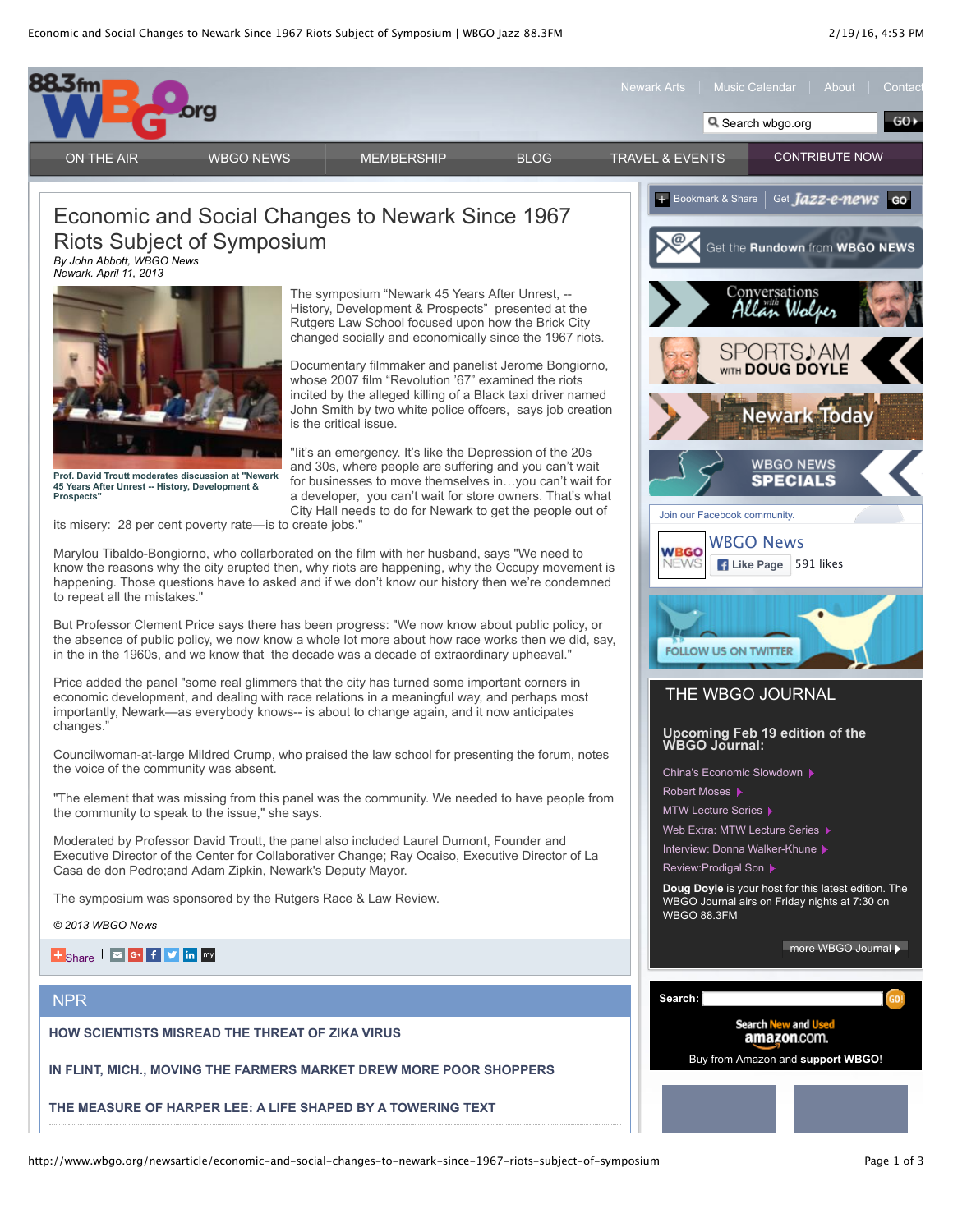#### **[WHEN FEAR BECOMES AN UNINTENDED PUBLIC HEALTH PROBLEM](http://www.npr.org/stations/set-station?station=WBGO_FM&url=http://www.npr.org/sections/health-shots/2016/02/19/467123373/when-fear-becomes-an-unintended-public-health-problem)**

#### **[LIAR, LIAR, PANTS ON FIRE? CRUZ HOPES TO OVERCOME BITTER ACCUSATIONS WITH](http://www.npr.org/stations/set-station?station=WBGO_FM&url=http://www.npr.org/2016/02/19/467366313/liar-liar-pants-on-fire-cruz-hopes-to-overcome-bitter-accusations-with-faith) FAITH**

### GET THE RUNDOWN FROM WBGO NEWS

A weekly email from WBGO News with a preview of what's coming up and a taste of what you might have missed.

| First Name:  |  |
|--------------|--|
| Last Name:   |  |
| E-Mail:      |  |
| Verification |  |
|              |  |

| Type the text | <b>Privacy &amp; Terms</b> | c<br><b>Q</b> | Re CAPTCHA <sup>114</sup> |
|---------------|----------------------------|---------------|---------------------------|
|               |                            |               |                           |



# NEWARK TODAY

A monthly, one-hour, live call-in program focusing on social, economic and political topics pertaining to Newark.



On this month's Black History edition of Newark Today, we talk with Amiri Baraka Jr. and Congressman Donald Payne Jr. about the legacies of their fathers in the city of Newark and beyond.

[LISTEN NOW](javascript:void(0)) **D** 

[more Newark Today](http://www.wbgo.org/newarktoday)

### **CONVERSATIONS WITH ALLAN WOLPER**

Each month Allan Wolper chats with unique personalities whose ideas are on the cutting edge.

**[ALLAN WOLPER TALKS TO DAVID DINKINS](http://www.wbgo.org/wolper) ABOUT HIS LEGACY**



David Dinkins made political history in 1990 when he was sworn in as the first African American mayor of New York City. Dinkins, now a Columbia

University professor, reflected on his historic journey in a 2010 interview and analyzed the mayors who preceded and followed him into office.

[LISTEN NOW](javascript:void(0)) **NOW** 

[more Conversations](http://www.wbgo.org/wolper)  $\blacktriangleright$ 

## **SPORTSJAM WITH DOUG DOYLE**

Sports Director Doug Doyle chats with players, coaches, owners, broadcasters, fans and musicians.

**[NATIONAL WINTER ACTIVITY CENTER'S](http://www.wbgo.org/sportsjam) SCHONE MALLIET**



Schone Malliet is the CEO of the National Winter Activity Center in Vernon, New Jersey. The center is a nonprofit private facility with a mission of improving the lives,

health and fitness of youth through participation in winter activities.

[LISTEN NOW](javascript:void(0)) |

[more SportsJam](http://www.wbgo.org/sportsjam)

# RSS NEWS FEED

The easiest and most convenient way to catch up with our award-winning WBGO News reports is to subscribe to WBGO's news feed.

**[Get the WBGO news feed](http://feeds.feedburner.com/wbgonewsfeed?format=xml)**